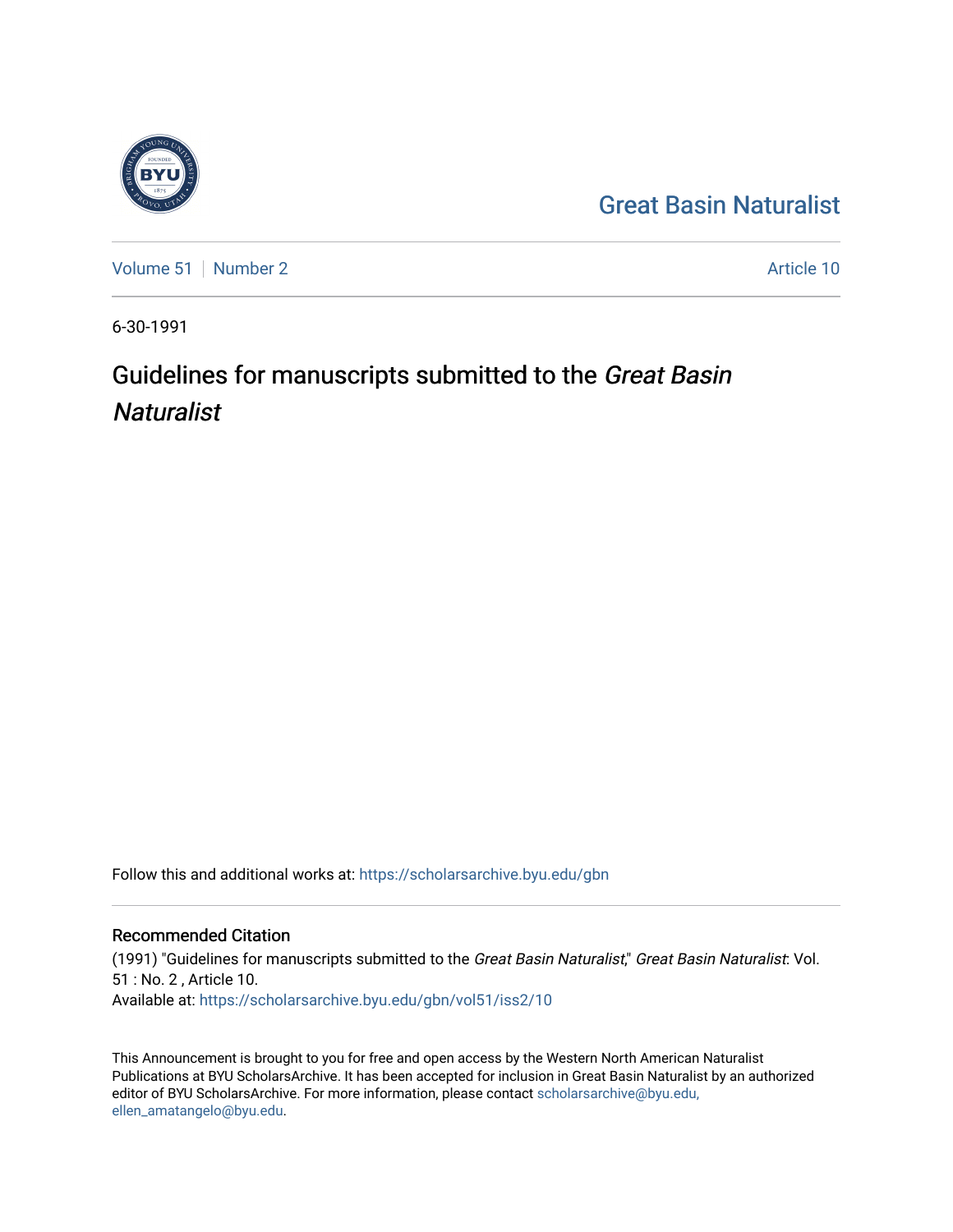

BRIGHAM YOUNG UNIVERSITY

--~-----\_.\_\_. -~~-----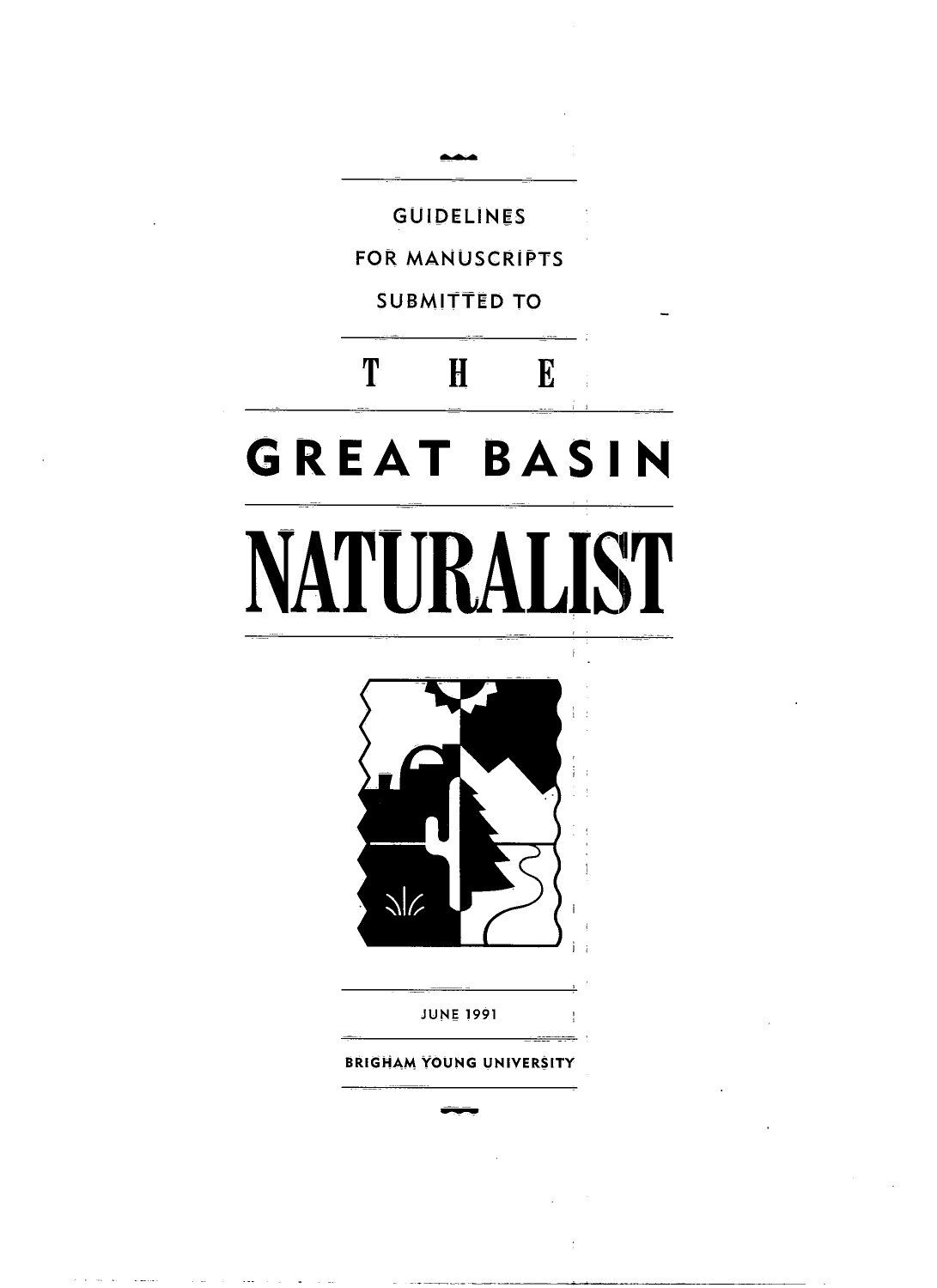Great Basin Naturalist 51(2), 1991, pp. 200-204

## GUIDELINES FOR MANUSCRIPTS SUBMITTED TO THE GREAT BASIN NATURALIST

#### June 1991

The following information is presented to provide authors with guidelines and examples to use in preparing manuscripts submitted to the *Great Basin Naturalist*. Although this is not a comprehensive treatise, we believe the guidelines address some of the most common problems encountered by our authors. We recommend the *CBEStijle Manual,* 5th edition (Council of Biology Editors, Suite 1200, 230 N. Michigan Avenue, Chicago, IL 60601=5961 USA; \$24), for more in~depth discussions.

#### Manuscript Preparation

Type manuscripts on standard bond (22  $\times$ 28 cm), leaVing 2.5~cm margins on all Sides, and submit three copies to the *Great Basin Naturalist.* Please do not send diskettes. Manuscripts printed on a dot-matrix printer should be near-letter or letter quality. To allow reviewers and editors sufficient space for notations, We require double~spacing. throughout the manuscript—title page, abstract, text, literature cited, appendices, tables, and figure legends. Either 12=pitch  $\text{(elite)}$  or 10-pitch (pica) type is acceptable (la-pitch is preferred); right-margin justification is also acceptable. However, if right justification is used, avoid hyphenating words at the ends of lines. This includes both hyphenated words and words divided between syllables. (Hyphenation should be turned off on word=processing equipment.) Number all pages consecutively but omit the number on the title page.

Manuscripts may be submitted as either scientific papers or notes, the major difference being the lack of an abstract in notes (see section under Abstract). In addition, notes are generally shorter communications.

Title page. Included on the title page are the title, names and addresses of authors, a running head, and footnotes to indicate change ofaddress. Also, indicate the author to

whom correspondence should be addressed ifother than the first author.

• The *title* should be specific and concise (no longer than 15 words). It identifies the article's content or main topic rather thanits conclusions. If appropriate, it should include the name of the organism(s) involved. The use of order and fainily names for species that may be unfamiliar to many readers is appropriate.

• To avoid confusion, we recommend using full *names* of *authors* rather than initials. Omit academic degrees and professional positions, but cite the department and institution in which the research was done, also the *mailing address* and postal code. If the present address differs from the research institution, include the updated address for correspondence and reprint requests.

Please provide a *running head* of fewer than 40 letters and spaces. This is a shorter, but nevettheless descriptive, version of the title; it will appear at the top of each right-hand page of the published article.

Abstract. The abstract aids the reader in comprehending the essence of the author's research. It should state the objectives and purpose of the study, methods and/or materials used, results, and conclusions of the re~ search. If appropriate, scientific and common names of organisms should be included, with special emphasis on new taxa or distribution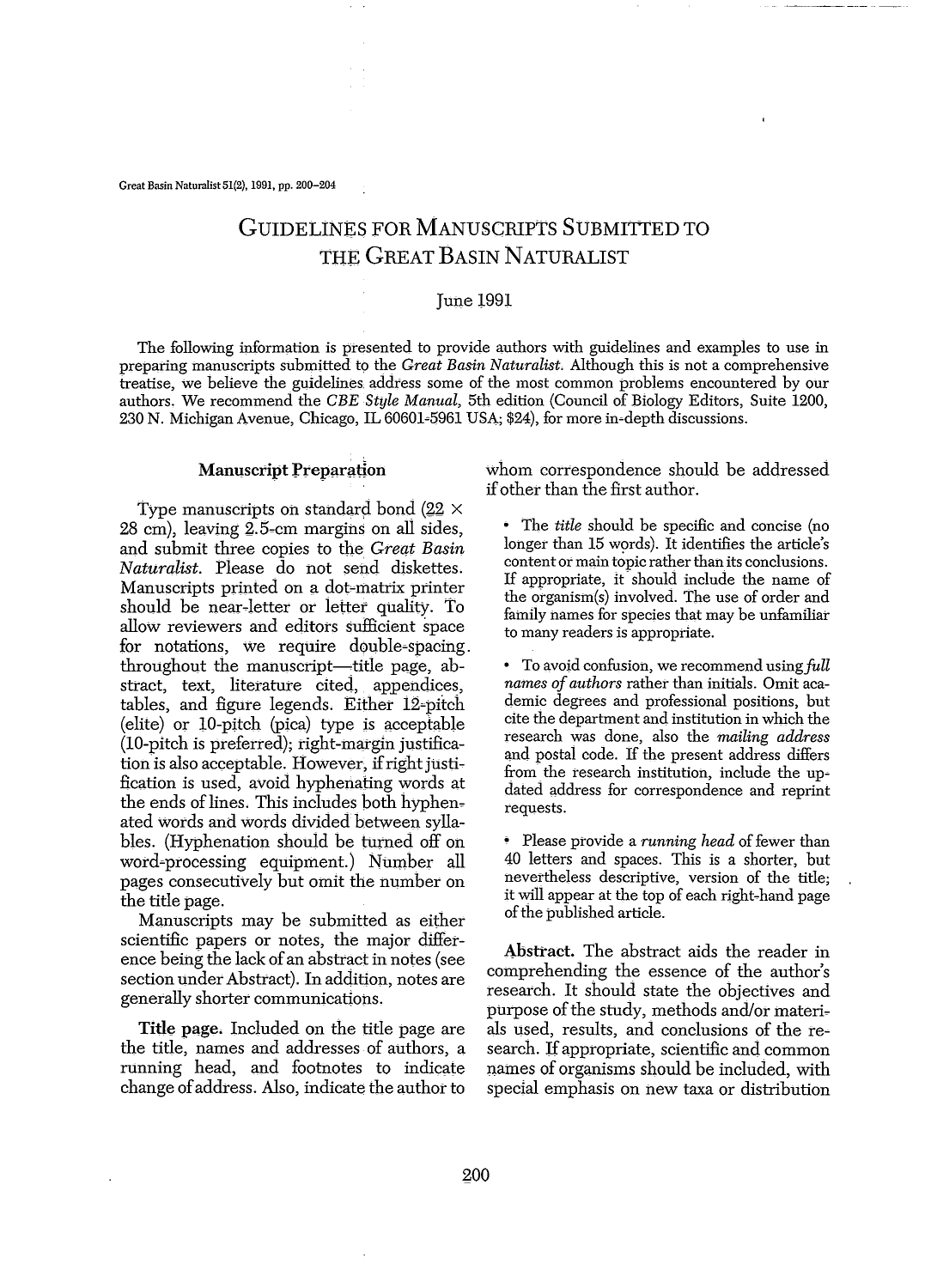records. Limit the abstract to approximately 250 words.

• Following the abstract are 6–12 *key words*, listed in order of decreasing importance, to be used for indexing. These words should reflect the central topics of the article and may be from the title, abstract, or text, Please list key words for both notes and articles.

Text. The significance of the text, or, more specifically, the author's prose style, cannot be underestimated. Ultimately, a scientific article must capture the attention of its readers by the importance of its content and its clarity of expression. Chapter 5, Prose Style for Scientific Writing, in the CBE Style *Manual* offers helpful suggestions for achieving succinctness and clarity, and avoiding verbiage and distressing grammatical errors.

Although frequently avoided, particularly in scientific articles, the active voice is the one in which people usually speak and write. It is perfectly acceptable and very useful in scientific writing. Not only is active voice ("We determined") less wordy and ambiguous than passive voice ("It was determined"), but its use is also less likely to result in dangling participles and other misplaced modifiers. When appropriate, use active voice.

Verb tense is another area that deserves comment. Completed procedures and observations are described in the past tense ("was," "were"), but present tense is used when presenting directions, conclusions, generalizations, and references to stable or current conditions.

Because *Great Basin Naturalist* articles cover diverse disciplines, we ask our authors to avoid excessive use of unfamiliar abbreviations, jargon, and overly technical vocabu~ lary. Such terms hinder understanding by members of other disciplines and prevent a free exchange of ideas.

For maximum clarity, the body of the text should be divided into the following sections.

• *Introduction*. The introduction need not be long, but it must adequately introduce the research. At the end of the introduction, clearly state the purpose of the research.

*• Methods.* The methods section should contain all the information necessary for other researchers to duplicate the study. The description of the experimental or sampling design should be clear to the reader. Use a simple figure to present this information if it helps the reader understand the procedures. Another vital part of this section is a description of alI statistical procedures used. .

*Study Site Description.* It may be appropriate to include a description of the study area in a separate section. This usually precedes the methods section, but it may also be contained within that section.

*• Results.* The results should be separate from the discussion. In this section, state the results using text, figures, tables, or any workable combination thereof. This section is not for the interpretation of results.

*• Discussion.* The discussion is the forum in which the study results are interpreted and compared with results from other studies. Interpre~ tations should be consistent with results, and they should correspond with the stated purpose(s) of the research.

We highly recommend the following article as one that is helpful to authors in writing and critiquing their own work:

Kuyper, B, 1, 1991. Bringing up scientists in the art of critiquing research. BioScience 41:248-150.

Easily understood; effectively placed headings and subheadings help the reader quickly grasp the content and structure of the paper. The *Great Basin Naturalist* uses three levels ofheadings within textual material.

I

• *Primary headings* are centered in all capital letters with space above and below. In general, primary headings should be restricted to STUDY AREA, MATERIALS AND METHODS, RESULTS, DIS-CUSSION, CONCLUSIONS, ACKNOWLEDGMENTS, LITERATURE CITED, and APPENDIX, or variations of any of the above. Do not use INTRODUCTION as a heading.

*• Secondary headings* are centered in upperand lowercase letters with space above and below.

*• Tertiary headings,* set in all capitals, are indented from the left margin and followed by a period and a 1-em dash (two hyphens in typescript). Do not use secondary or tertiary headings unless major sections are long and/or the text is complex. In articles requiring only two levels of organization, tertiary headings should be used directly under primary headings.

Literature Cited. References to published literature and unpublished documents used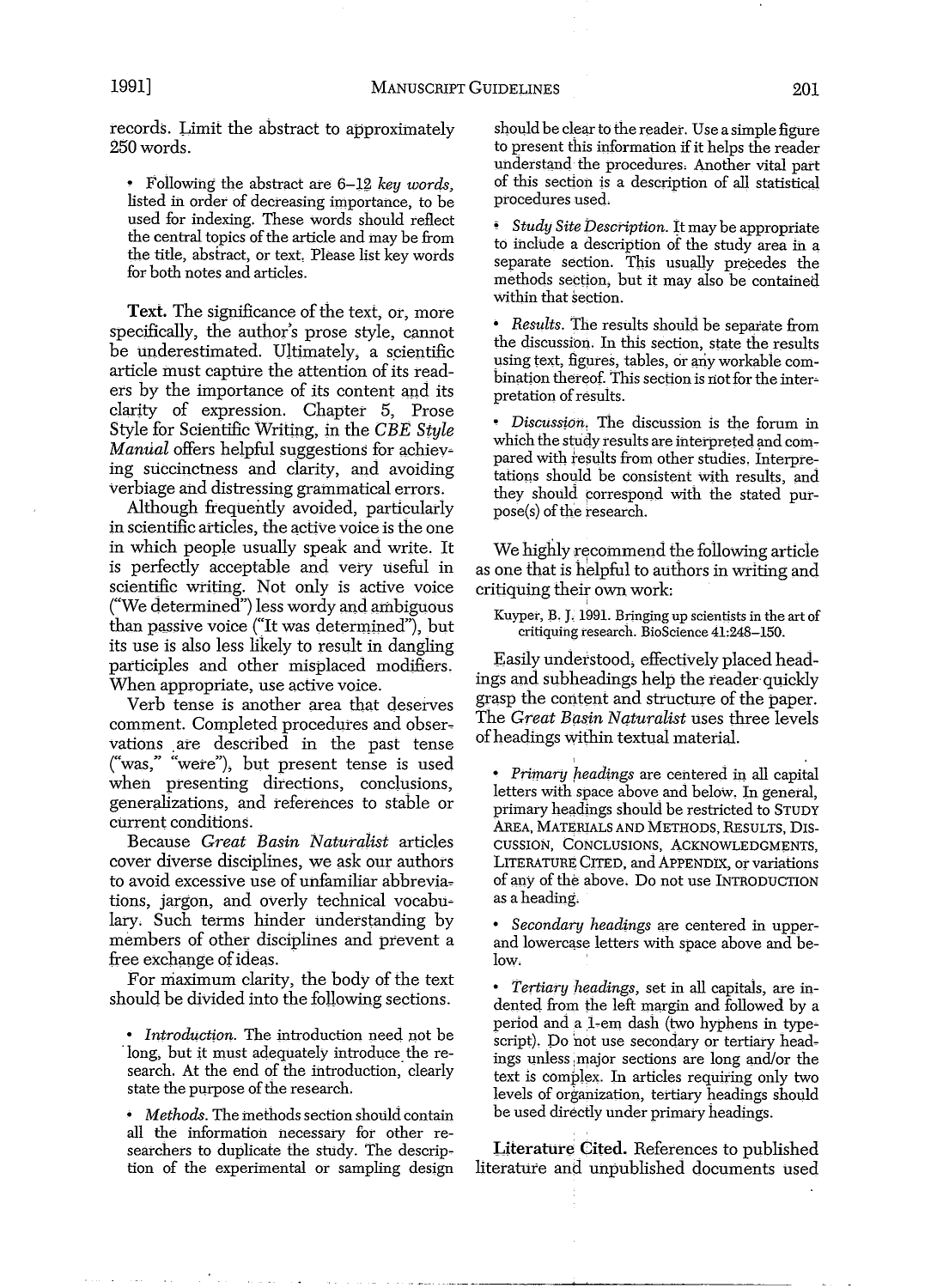in an article are cited in both the text and a separate bibliographic section.

References in the text are cited by author and date: e.g., Potter (1980) or (Potter 1980). Multiple citations should be separated by commas and listed in chronological order (Baker 1968, Flake 1973, Agnew 1986), In citations having more than two authors, use "et al." after the name of the first author (MacCracken et al. 1985).

Use the heading LITERATURE CITED for the list of references following the text. Include only references actually cited in the text. No reference should be included unless the pertinent publication facts have been verified against the original document. Page numbers seem to be particularly susceptible to transpo~ sition and other typographical errors. The responsibility for accuracy of reference material lies with the author, not the copy editor.

The list of literature cited must be alphabeticaJ by authors' surnames. Initials are usually sufficient for given names unless confusion would result when family names and initials are identical for different authors. In such cases write out the first given name for each author.

The *Great Basin Naturalist* no longer abbreviates titles of periodicals and names of publishers. Include full titles as they appear on the title page, but omit initial articles. *The American Midland Naturalist* and *The Great Basin Naturalist* become, respectively, *American Midland Naturalist* and *Great Basin Naturalist.*

As a general rule, too much bibliographical information is better than too little. Unnecessary data can be deleted.

Following are examples of the most com mon types of bibliographic references.

*• Journals*

- Arcos, M. L., A. de Vicente, M. A. Morinigo, P. Romero, and J. J. Borrego, 1988. Evaluation of several selective media for recovery of*Aeromonas hydrophila* from polluted waters. Applied and Environmental Microbiology 54:  $2786 - 2792$ . [Only the initials of the first author ate inverted; use the first author's name and "et al." for papers with seven or more authors.]
- Ferguson, J. H., and C. H. Lowe. 1969. Evolutionary relationships in the *I3ufo punctatus* group. American Midland ;Naturalist 81:

435-466. [Issue numbers are not included unless the journal is numbered by issue rather than by volume; the issue, supplement, or part number is then included in parentheses after the volume number:

3(6):42~57 56(suppl. 4):8-13 2(3, pt. 4):2-5,]

Tove, M. H., and D. L. Fischer. 1991. [If the year of publication has not been determined, use "In press" in place of the date.] Recent changes in the status ofwintering gull populations in Utah. American Birds. [Omit volume and pagination for in-press citations.]

*• Books*

- Brady, N. C. 1974. The nature and properties of soils. 8th ed. Macmillan Publishing Co., Inc., New York. 639 pp.
- Snedecor, G. W., and W. G. Cochran. 1971. Statistical methods. Iowa State University Press, Ames. [Repeating the state name would be redundant.]
- *• Parts ofbooks*
- Smith, H. D., and C. D. Jorgensen. 1975. Reproductive biology of North American desert rodents. Pages 305~330 *in* 1. Prakash and P. K. Ghosh, eds., Rodents in desert enviromnents. Dr. W. Junk Publishers, The Hague, Netherlands.
- *• Proceedings*
- Schenbeck, G. L. 1982. Management of blacktailed prairie dogs on the National Grasslands. Pages 207-217 *in* R. M. Timm and R. J. Johnson, eds., Proceedings of the Fifth Great plains Wildlife Damage Control Workshop. University of Nebraska, Lincoln.

*• TheseslDissertations*

- Cramer, K. L. 1988. Reproduction and life history patterns of *Peromyscus maniculatus* and *Perognathus* spp. in the northern Bonneville Basin, Utah. Unpublished dissertation, Utah State University, Logan. 101 pp.
- *• Miscellaneous*
- Tueller, P. T., C. D. Beeson, R. J. Tausch, N. E. West, and K. H. Rea. 1979. Pinyon-juniper woodlands of the Great Basin: distribution, flora, and vegetal cover. USDA Forest Service Research Paper INT~229. Intermountain Forest and Range Experiment Station, Ogden, Utah. 22 pp. [Subtitles are lowercased.]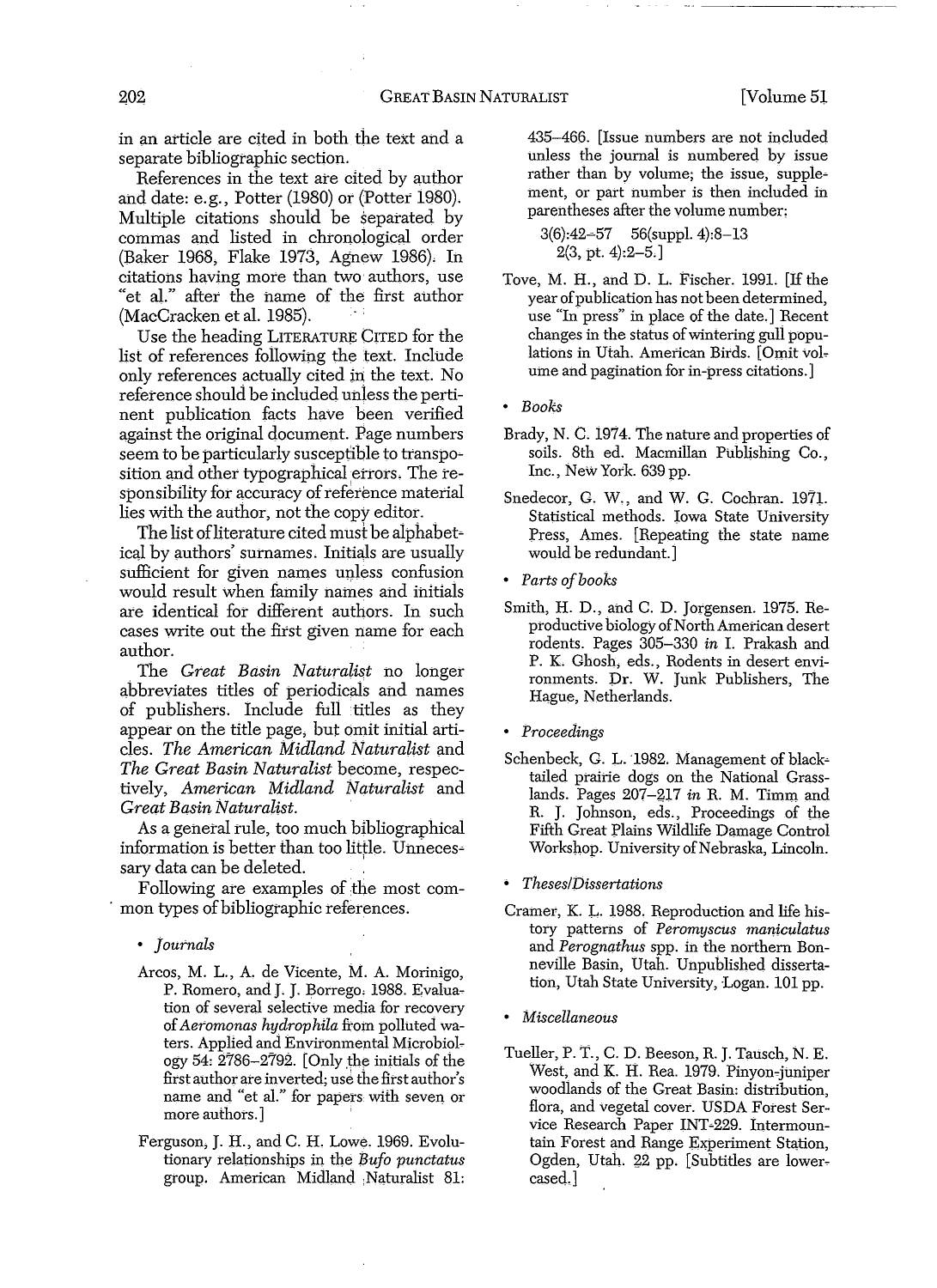Literature citations of reports will not be used unless adequate information has been provided for the reader to readily locate the reference.

Appendices. Long lists or material related only indirectly to the topic should be included in an appendix. Lists of specimens examined, for example, would be appropriate.

Tables. Tables are costly to typeset and therefore should be used only when they are deemed the most effective means of presenting and summarizing data. If the data can be described in one or two sentences within the text, do not present the information in a table. Tables should be self-explanatory. The title, headings, and footnotes must contain sufficient information for the reader to understand the table without referring to the text. This will be achieved if the format is clear, simple, and well organized. Also, tables of similar information presented in similar or parallel formats will aid the reader. Chapter 6 of the *eBE Style Manual* offers helpful suggestions on compiling, presenting, and condensing information in tabular formats.

All tables should be numbered sequentially. Each table must be typed on a separate sheet(s), given a complete, intelligible title; and referred to by number in the text. The title describes the topic or general trends shown in the table; it should also include species, localities, and dates of study when appropriate. Include the number of samples (for example,  $N = 24$ ) in the title or in a column heading, whichever would be more beneficial to the reader.

Make headings within tables brief and grammatically consistent with each other. Capitalize only the first word of column heads and items in stubs (row headings); do not use all uppercase letters. Footnotes to tables should be kept to a minimum. Asterisks (\*), one, two, or three, should be used for probability,  $P \leq .05, .01,$  and  $.001$ , respectively. Lowercase letters are used to denote other footnotes.

Finally, a table that fits into one column ofthe *Great Basin Naturalist* two-column for~ mat is more likely to be printed close to its corresponding text. This, of course, is a rela~ tively simple method of enhancing reader understanding.

Figures. Well-designed and prepared illustrative materials, whether photographs or black-and-white artwork, not only augment and clarify written material but also provide visual enhancement. On the other hand, poorly prepared graphics may minimize the author's or the journal's credibility.

In considering the addition of illustrations to an article, be certain the text is long enough to accommodate the artwork. In most cases two pages of typescript are required for each figure or table; three pages are preferred. When submitting an article for review, please do not send original photographs or blackand-white artwork. High-quality photocopies are adequate.

*• Photographs* (generally referred to as halftones); because of the nature of the reproduction process, are approximately two to three times as expensive to produce as line copy (black-and-white artwork). We recommend keeping halftones to a minimum. When they are included, please submit glossy originals with sharp focus, a full range of tonal values, and suitable contrast. Photographs that are slightly gray (low contrast) reproduce better than those with high contrast.

Photographs submitted with the final manuscript upon acceptance by the *Great Basin Naturalist* should be no larger than 22 x 28 em. Ideally, the printed size will be between 50% and 100% of the original size. Smaller reductions tend to darken and lose details. Photographs can also be enlarged up to about 150% oforiginal size without adversely affecting quality. Photomicrographs and electron micrographs should include a scale on the photograph or on an overlay.

*• Line copy* is black-and-white artwork. Prepared on a white background with black lines, it contains no grays. Graphs, diagrams, and charts fall into this category. Technical pens, flexible pens, and brushes, all used with black India ink, can produce line drawings, depending on the type of illustration desired. Technical pens will give evenly weighted lines suitable for graphs and charts. Flexible pens and brushes give smooth, tapered lines or softer, fuzzy effects, respectively,

Although line copy does not contain grays, the effect of gray areas can be achieved by using stippling, cross-hatching, or line contouring. Patterned screens with adhesive backings are also frequently used.

Line drawings should not be enlarged for publication, as enlargement reveals-and